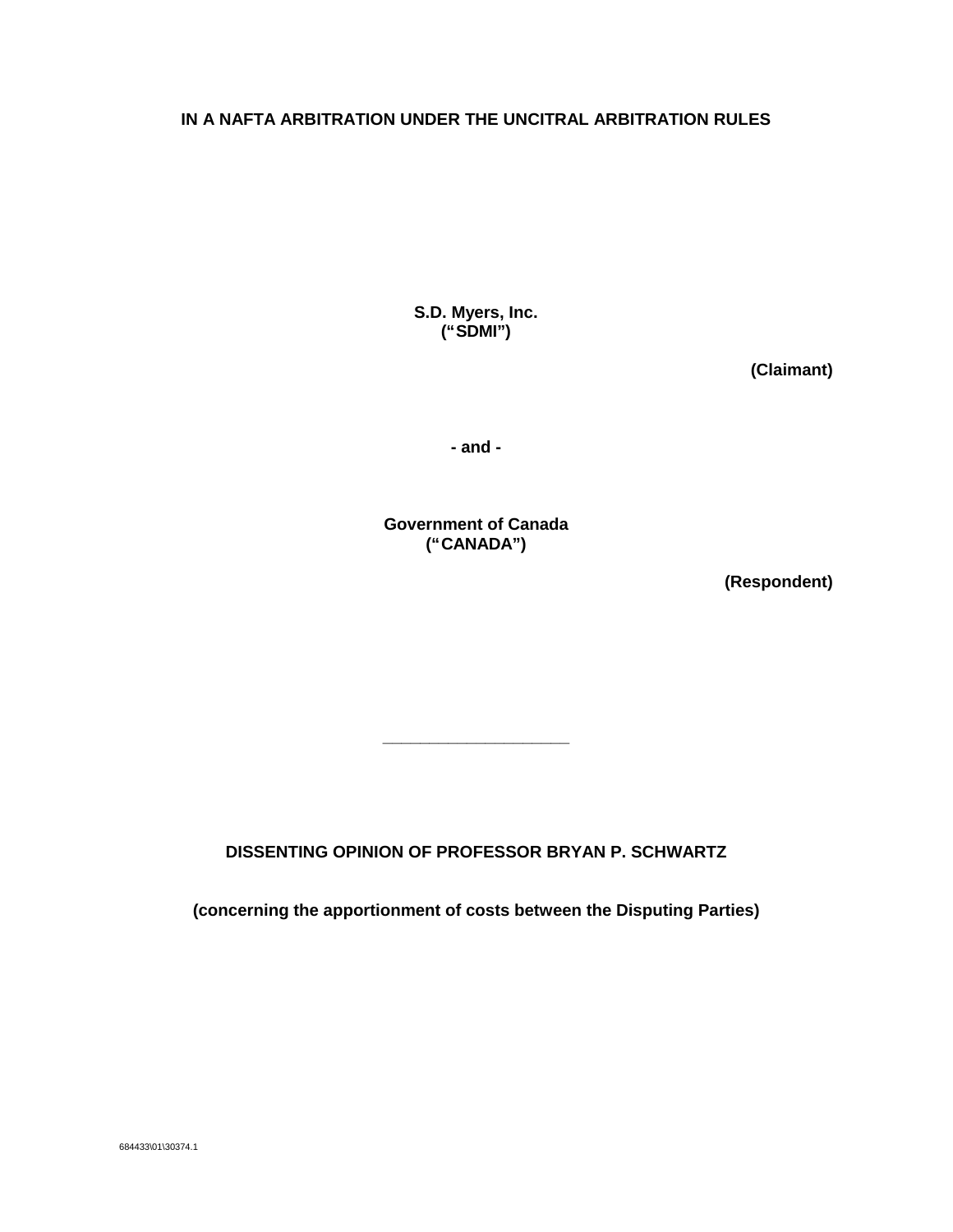## **OPINION ON COSTS (Bryan Schwartz, DISSENTING)**

- 1. SDMI, the Investor, asks for reimbursement from CANADA in respect of:
	- arbitration costs (consisting mostly of fees and disbursements charged by the arbitrators), in the amount of about \$700,000;

and

legal representation and assistance costs (consisting mostly of the cost of legal counsel, disbursements of legal counsel and accounting experts), in the amount of about \$3.7 million.

(All figures throughout will be in Canadian dollars, unless otherwise indicated.)

- 2. CANADA responds that the parties should split the costs of tribunal and that each party should pay its own costs of legal representation and assistance.
- 3. Considered in its own right, the difference between the parties on costs is very large. In the context of this dispute it is fully half as big as the approximately \$8 million award (including interest) issued earlier on by the tribunal.
- 4. This arbitration was conducted under the UNCITRAL rules. Article 40 of those rules states a presumption that the costs of the arbitration (paying the panel members' fees) should "in principle" be borne by the "unsuccessful party". Article 40 provides, however, that the tribunal has the discretion to make some other allocation.
- 5. With respect to the cost of legal representation and assistance, the UNCITRAL rules state no presumption at all. The tribunal may apportion costs if it is "reasonable" to do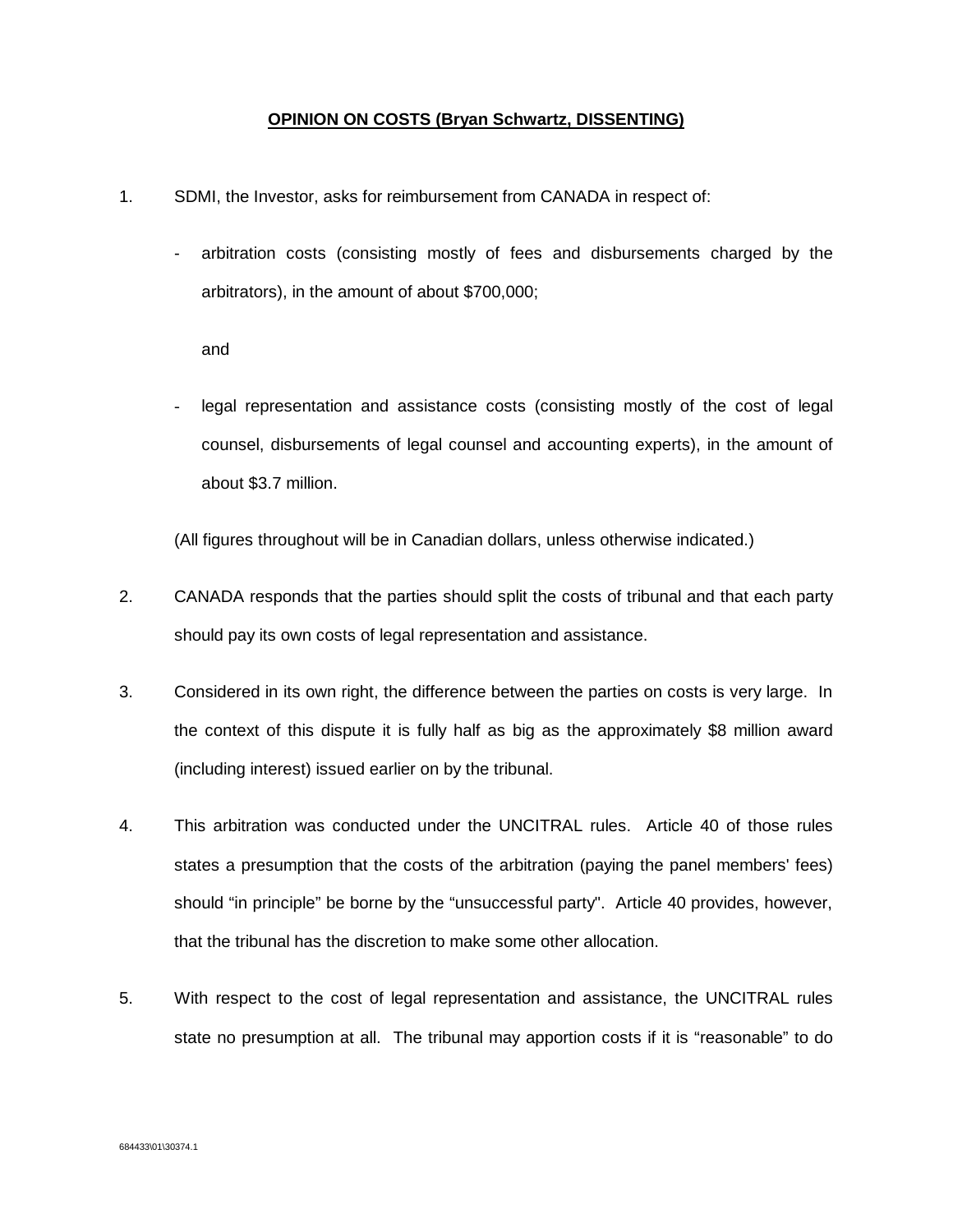so in light of the circumstances of the case. $1$ 

- 6. Actual practice varies widely. With respect to international commercial arbitrations in general, there appears to be no uniform practice. $2^2$
- 7. Within the NAFTA context, there is only one award so far where the claimant succeeded in the main part of its case. That is the *Metalclad* decision.<sup>3</sup> A large award was made in favour of the claimant. The tribunal ordered, however, that the parties should share equally the costs of the tribunal and each bear its own costs of legal representation and assistance. The *Metalclad* tribunal offered no explanation for its decision in this regard.
- 8. In most other NAFTA cases that are fully complete, the respondent government has been entirely successful. Tribunals in these cases have generally shown leniency with respect to awarding costs against the unsuccessful claimant. They have considered such factors as the extent to which governments have dealt harshly with the investor, even if no right of redress is technically available within NAFTA. $4$  Some allowance has

<sup>&</sup>lt;sup>1</sup> UNCITRAL rules, Article 40(2): "With respect to the costs of legal representation and assistance referred to in article 38, paragraph (e), the arbitral tribunal, taking into account the circumstances of the case, shall be free to determine which party shall bear such costs or may apportion such costs between the parties if it determines that apportionment is reasonable."

<sup>2</sup> "Despite the significance of a claim for costs and fees, international tribunals have no uniform approach for awarding them"; John Yukio Gotanda, (1999) 21 Michigan Journal of International Law 1, at p. 3. "There has been little analysis of this matter. The well known arbitration texts, for example, contain only sketchy discussions"; Lester Nurick, (1992) "Costs in International Arbitrations", 7 ICSID Review Foreign Investment Law Journal, 57, at p. 57.

<sup>3</sup> *Metlaclad Corporation* v. *United States*, ICSID ARB/(AF)/97/3, August 30, 2000. The tribunal states at paragraph 130 "both parties seek an award of costs and fees. However, the Tribunal finds that it is equitable in this matter for each party to bear its own costs and fees, as well as half the advance payments made to ICSID." As the quote makes clear, the arbitration in *Metalclad* was conducted under the ICSID rules, rather than the UNCITRAL rules.

<sup>4</sup> *Mondev International Ltd.* and *United States of America*, ICSID ARB(AF)/99/2, paragraph 159. The tribunal states that:

<sup>&</sup>quot;NAFTA tribunals have not yet established a uniform practice in respect of the award of costs and expenses. In the present case, the Tribunal does not think it appropriate to make any award for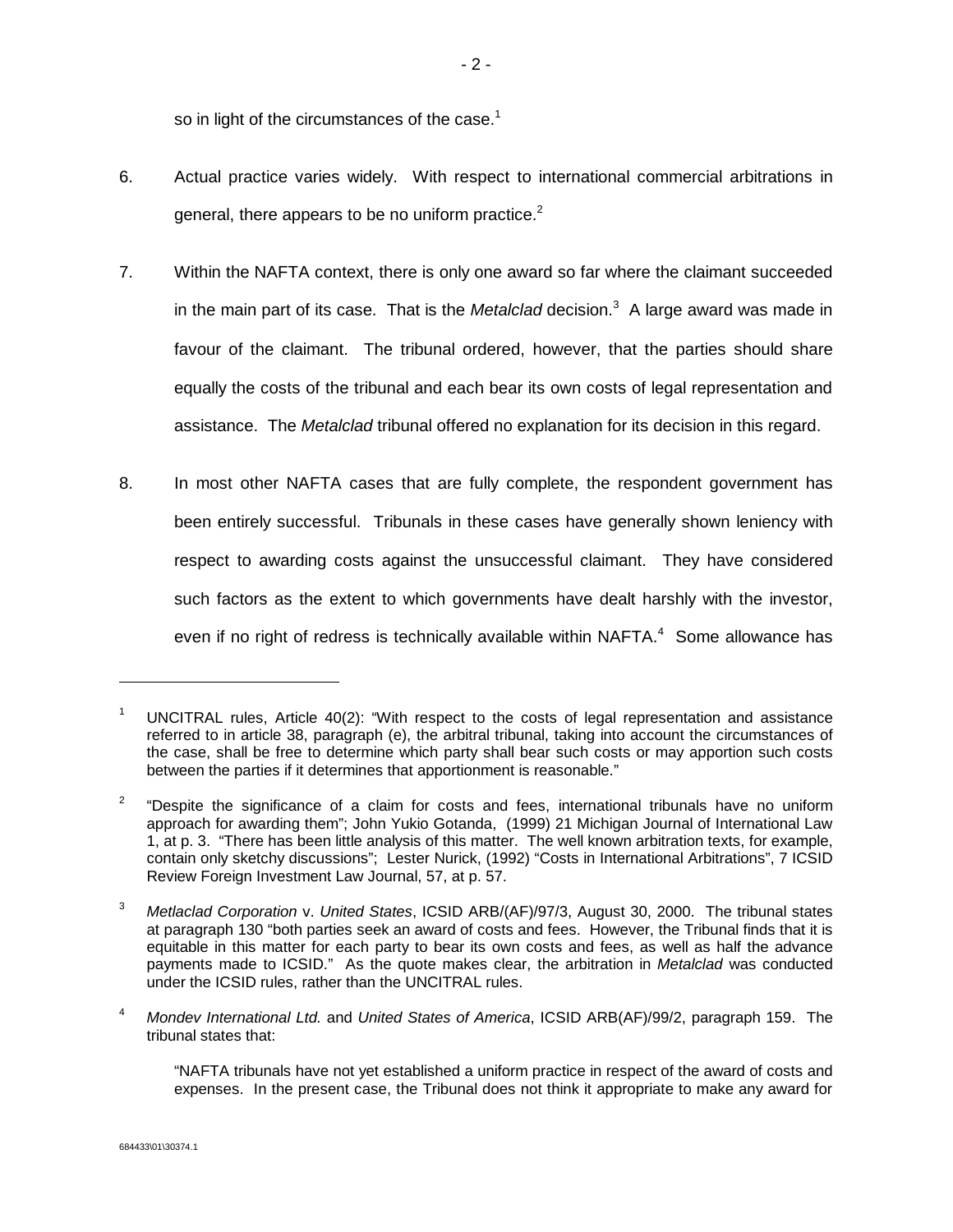been made as well for the fact that in the earlier days of NAFTA, investors might be uncertain as to the procedures or law applicable to the particular dispute.

- 9. The UNCITRAL rules are, in this case, operating within the context of Chapter 11 and the NAFTA Agreement as a whole. It is appropriate to begin at the beginning: by looking at the text of NAFTA and the first principles that apply with respect to remedies.
- 10. The parties to NAFTA have, in the preamble, stated an intention to:

"Ensure a predictable commercial framework for business planning and investment."

## Article 201 of NAFTA states that:

"The objectives of this Agreement, as elaborated more specifically through its principles and rules, including national treatment, mostfavored-nation treatment and transparency, are to:

...c) increase substantially investment opportunities in the territories of the Parties."

Article 201(2) states that:

"The Parties shall interpret and apply the provisions of this Agreement in light of its objectives set out in paragraph 1 and in accordance with applicable rules of international law."

11. Article 1117 of NAFTA provides that a party shall have the right to submit a claim to

arbitration where there has been a breach of the investor-protection provisions of

Chapter 11, and there has been damage "arising" from that breach.

costs or expenses, for several reasons. First, the United States has succeeded on the merits, but it has by no means succeeded on all of the many arguments it advanced. Secondly, in these early days of NAFTA arbitration the scope and meaning of the various provisions of Chapter 11 is a matter both of uncertainty and of legitimate public interest. Thirdly, the tribunal has some sympathy for Mondev's situation, even if the bulk of its claims related to pre-1994 [coming into force of NAFTA] events. It is implicit in the jury's verdict that there was a campaign by Boston (both the City and BRTA) to avoid contractual commitments freely entered into. In the end the City and BRTA succeeded, but only on rather technical grounds. An appreciation of these matters can fairly be taken into account in exercising the Tribunal's discretion it terms of costs and expenses."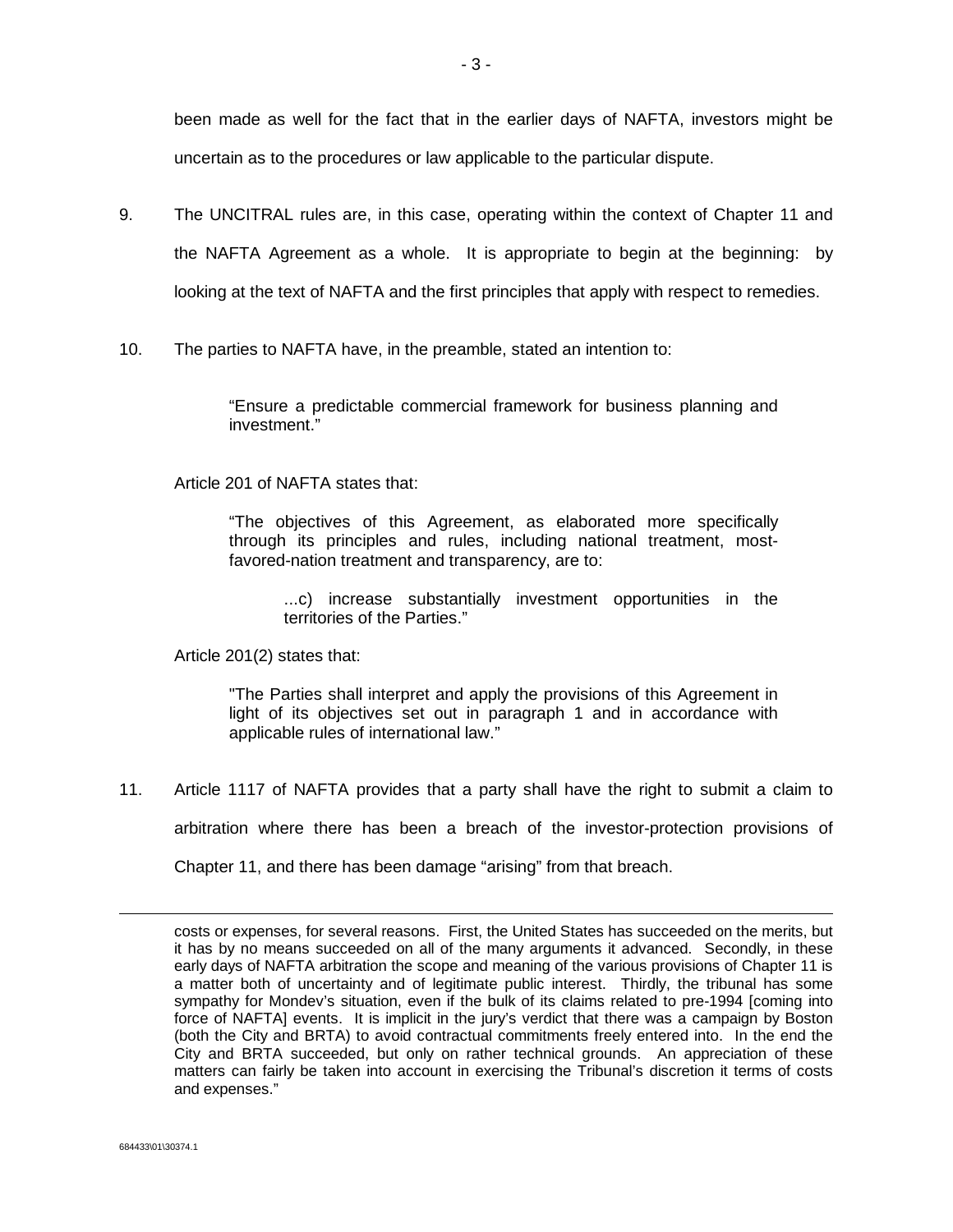12. In its award at the liability phase, this tribunal found that the broad principle applicable to Chapter 11 claims, as in international law generally, is this: an award of damages should place the wronged party in the position it would have been if the unlawful act had not taken place. This tribunal, at paragraph 311 of its award, quoted with approval this passage from the *Chorzow Factory* case:

> "The essential principle contained in the actual notion of an illegal act is that reparation must, as far as possible, wipe out all the consequences of the illegal act and reestablish the situation which would, in all probability, have existed if that act had not been committed. Restitution in kind or, if this is not possible, payment of a sum corresponding to the value which a restitution in kind would bear; the award, if need be, of damages for loss sustained which would not be covered by restitution in kind or payment in place of it; such are the principles which would serve to determine the amount of compensation for an act contrary to international law." [emphasis added].

- 13. The broad principle "of wiping out the consequences of the illegal act" was stated in the particular context of the *Chorzow Factory* case. In other contexts, the application of this principle might be replaced with a consistent rule that provides more precision. Article 1110 of NAFTA, for example, provides that where property is expropriated in an otherwise lawful manner, damages will be the fair market value of the property.
- 14. There might also be contexts in which special rules of international law specifically call for less than full compensation for a wrong. There might be yet other contexts where the general principle of full compensation will not be applied with its full force because of countervailing considerations of justice, policy or pragmatics. With respect to the breaches of NAFTA Chapter 11 found to exist in this case, however, this tribunal did not identify any such limiting considerations that would limit the award of damages. On the contrary, this tribunal expressly found that the appropriate measure of compensation is that which is sufficient to "undo the material harm" caused by the breach of these obligations.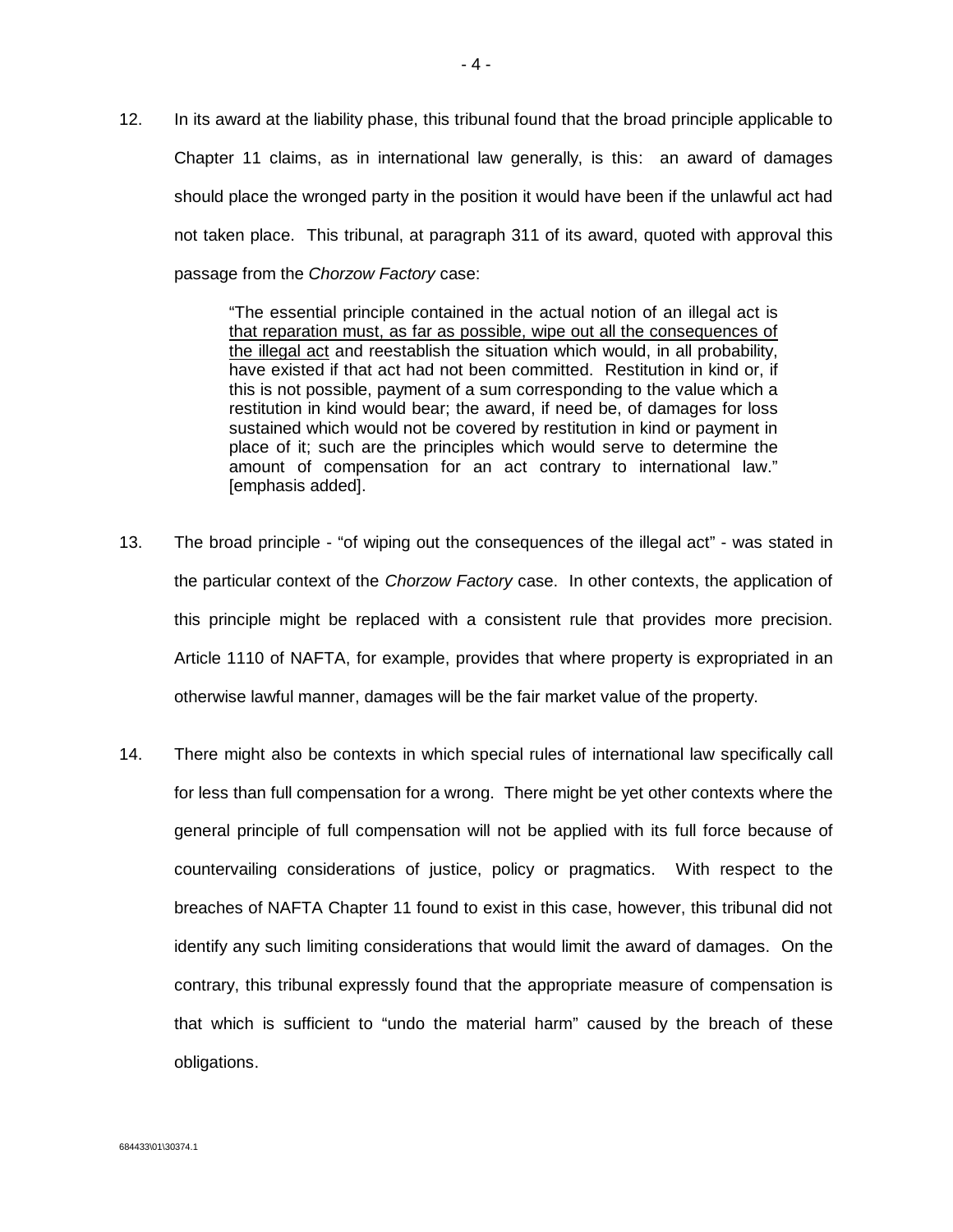- 15. If the incurring of legal costs are part of the initial harm caused to an investor due to a breach of Chapter 11, it would appear that the investor can obtain full compensation. In *Pope & Talbot*, the investor sustained legal costs while fruitlessly attempting to participate in an administrative process that was conducted by Canada in a manner contrary to NAFTA. The tribunal ordered that almost all of the investors' legal costs in that respect be reimbursed by Canada. $5$
- 16. While absolute consistency is not to be expected, there should be at least some broad compatibility in the approach taken to legal costs foisted upon an investor:
	- during the initial events;
	- in their aftermath, when arbitral proceedings must be pursued in order to achieve redress.

In both situations, at least a reasonable measure of compensation should ordinarily be available.<sup>6</sup>

<sup>5</sup> At paragraph 85 of the *Pope & Talbot* decision on damages the tribunal finds that the heads of damages recoverable with respect to the Verification Review episode were "out of pocket expenses, including the applicable accountants' and legal fees". With respect to lawyers' fees, the investor claimed about \$327,000; the government of Canada suggested that only about 15% of that amount should be allowed; and pursuant to an independent expert appointed by the tribunal, the latter allowed about \$287,000, or almost 90% of what the investor sought. The Verification Review Episode actually took place after arbitral proceedings were launched, but appears to be considered as a matter of damages rather than as a costs issue.

The award of the *Pope & Talbot* tribunal on costs was issued after the parties to this case had already made their submissions on costs. It awarded the investor its arbitration costs with respect to the Verification Review episode, and split the other costs of arbitration and let each party absorb its own costs of legal representation and assistance. The tribunal indicates that costs had to be determined in the context of an unusual and complex set of procedural and substantive outcomes. Some indication of the formidable task before the *Pope & Talbot* tribunal was that each party proposed that the other should reimburse it for almost \$4 million. The costs award in that case is best viewed as a fact-specific one, rather than as one that explicitly or implicitly purports to provide guidance of a general nature.

<sup>6</sup> The causal link between the initial breach of Chapter 11 and the incurring of costs at arbitration can, of course, be diluted or dissolved in certain circumstances. If a state offers an investor full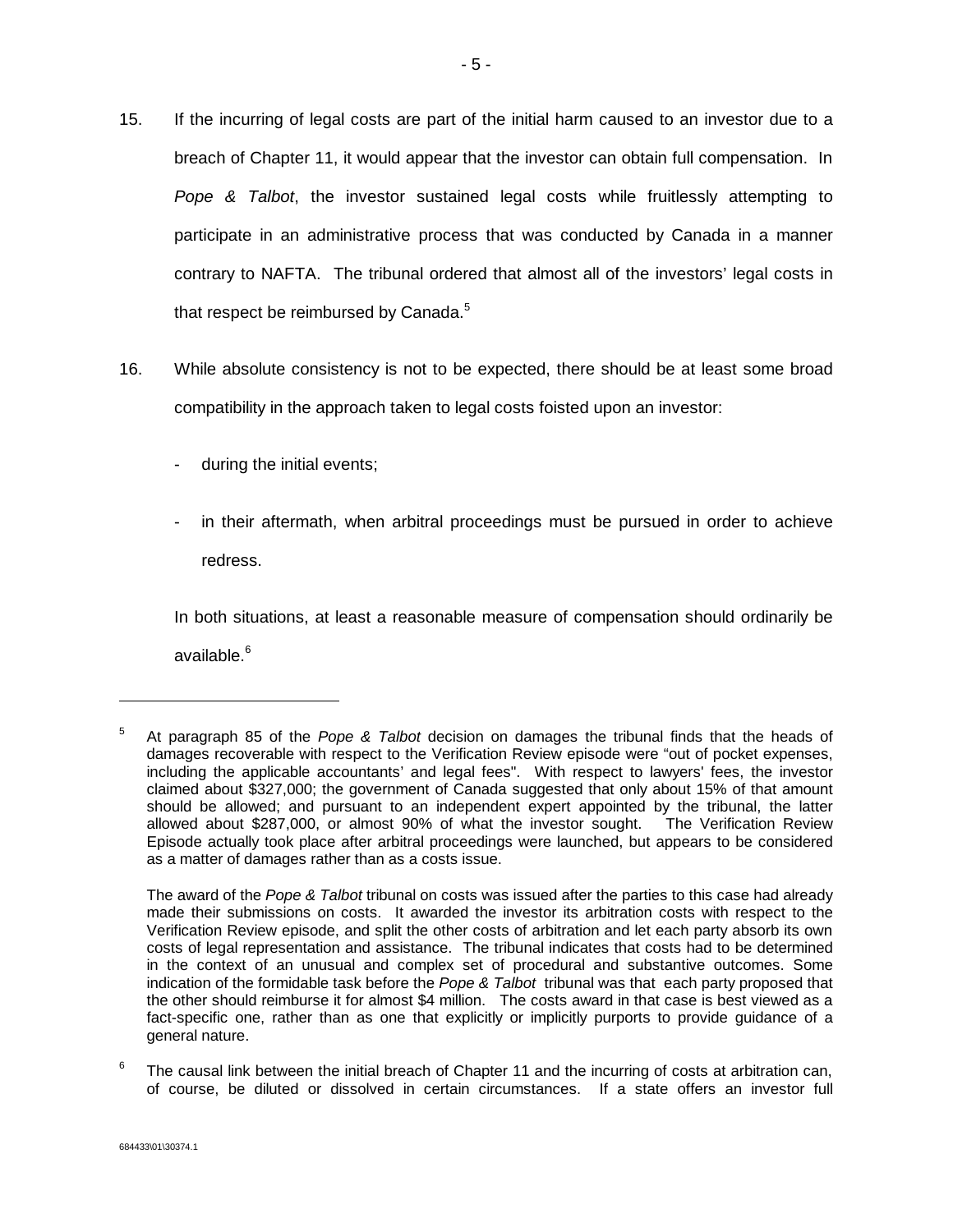- 17. Some distinctive considerations, however, can reasonably be applied to the determination of an award of legal representation costs arising in the arbitral process. These considerations to some extent mitigate the application of the principle that the investor should be compensated fully for the losses it has sustained as a direct result of a breach of Chapter 11.
- 18. In many legal systems, such as Canada's, even an entirely successful party does not recover all of its actual legal representation costs. The system provides less than full indemnity for legal costs incurred by a successful party. It aims to encourage even a party that is fully in the right to settle its case, rather than litigating it to the bitter end. It would seem reasonable for international arbitration panels to adopt this approach generally, including in the context of Chapter 11 cases.
- 19. The review of the case law suggests a number of considerations that can be applied in appropriate considerations to a losing government as well as an unsuccessful investor e.g., it may be harsh to order the losing party to pay all of the winner's actual costs when the law in the area is unclear.
- 20. The investor SDMI argues that several contextual factors require that it be compensated fully for the legal and arbitration costs it sustained in this arbitration.
- 21. SDMI submits that the government of Canada has in a number of NAFTA episodes failed to act in a manner consistent with its duty under international law to perform its treaty obligations in good faith.<sup>7</sup> Full indemnity for arbitration and legal representation costs is required, argues the investor, in order to impress upon the government of

compensation for the harm inflicted, but the investor refuses, it is no longer fair to say that the original legal wrong is the sole cause of the investor having to incur costs. The investor's own intransigence or poor judgment about its legal prospects is at least one of the causes.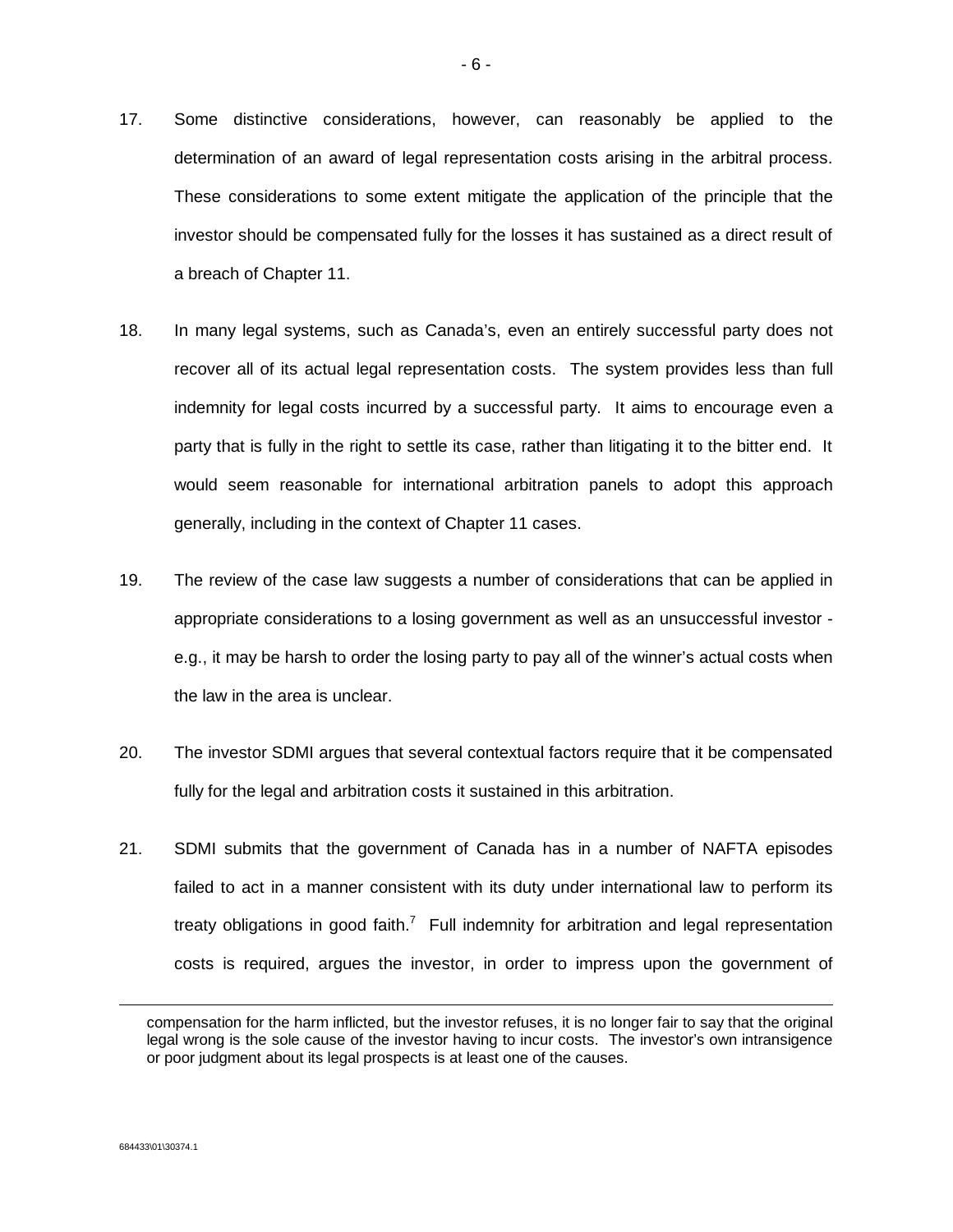Canada that a high standard of good faith compliance with NAFTA is expected. SDMI documents the following concerns:

- the government of Canada has argued that decisions made by NAFTA tribunals are not worthy of a high standard of judicial deference. The UPS tribunal has stated that it is troubled by these statements and cited it as one reason for sitting the arbitration in the United States, rather than Canada $8$ ;
- the *Pope & Talbot* tribunal severely admonished Canada for not making full disclosure of the negotiating record with respect to Chapter 11. The tribunal stated that:

"...it is almost certain that the documents provided, which included nothing in explication of the various drafts, are not all that exist, yet no effort was made by Canada to let the Tribunal know what, if anything, has been withheld."

"The incident's injury to the Tribunal's work can now be remedied. But the injury to the Chapter 11 process will surely linger."<sup>9</sup>

in this case, the government of Canada adopted protectionist measures aimed at SDMI even though its own lawyers advised it that a NAFTA panel would likely find such a measure to be a "restriction on trade". <sup>10</sup>

<sup>7</sup> Vienna Convention of the Law of Treaties, Article 26.

<sup>8</sup> *United Parcel Services of America Inc*. and *The government of Canada*, Decision as to the Place of Arbitration (October 17, 2001) at paragraph 11.

<sup>9</sup> *Pope & Talbot Damages Award*, at paragraphs 31-42.

<sup>&</sup>lt;sup>10</sup> Memorandum by George Cornwall, Director, Hazardous Waste Branch, October 30, 1995, schedule 4 to investor's memorial on costs. Mr. Cornwall warned that "S.D. Myers will certainly seek redress through NAFTA intervention, since they have invested/lobbied greatly to get the border opened. The company can be expected to object formally to any action taken under CEPA to close the border. It will be difficult to argue that the transportation of PCBs to the U.S.A. poses a greater danger than transporting PCBs to Swan Hills, Alberta. Industry Canada and Foreign Affairs are likely to object to the closing of the Canadian border because it will appear to be an unjustifiable restriction on international trade." Paragraph 183 of this Tribunal's award on the merits phase quotes a memorandum by Mr. Hilborne, a department official. He states that "a draft opinion by the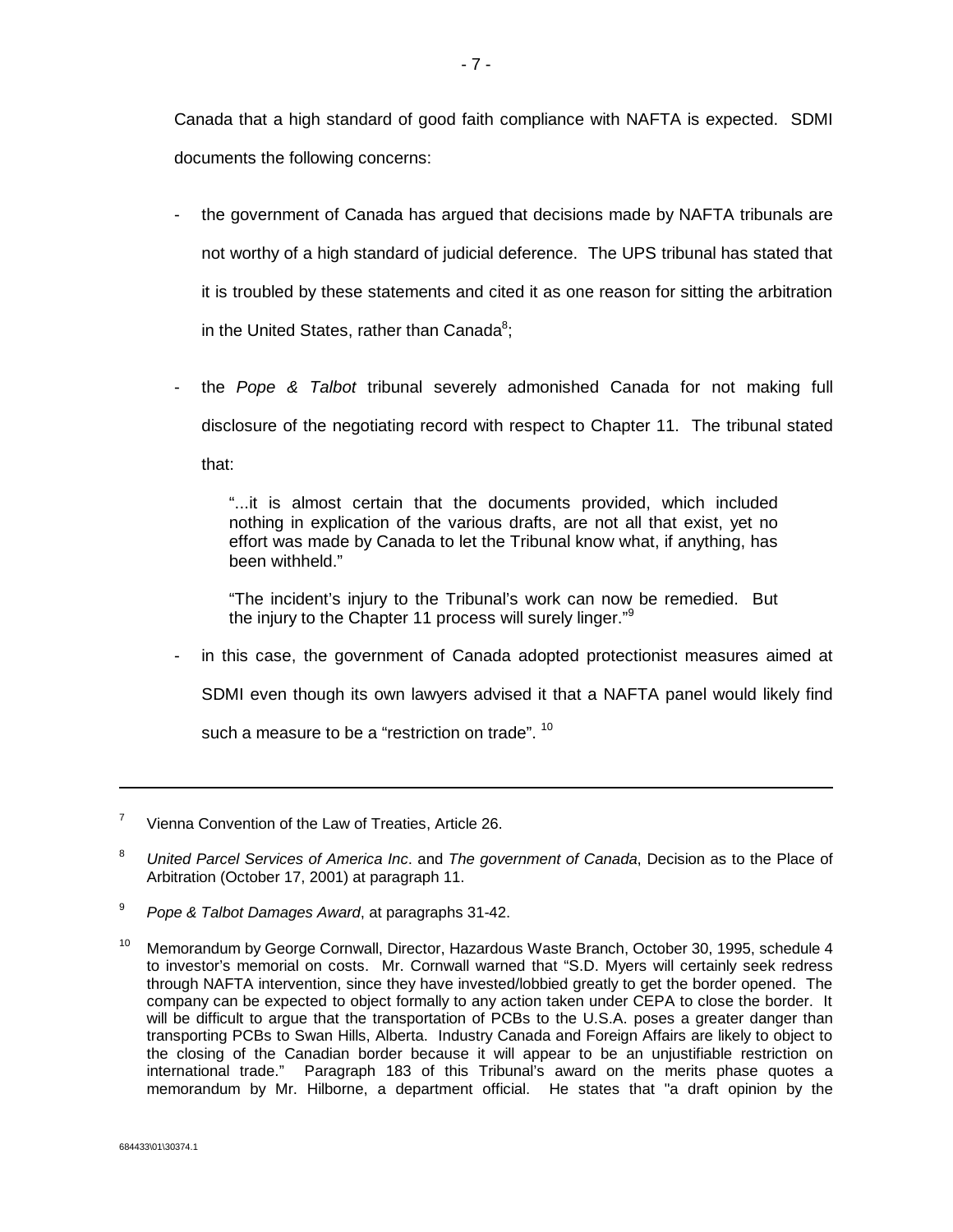- 22. Upon reflection, it is my view that the events just listed do not warrant increasing the allocation of costs in favour of the investor beyond that which would otherwise be appropriate.
- 23. To begin with, NAFTA tribunals have to be careful to avoid giving punitive damages. Absent clear authorization in the text of NAFTA or under the general principles of international law, Chapter 11 tribunals must assume that they have no authority to do so.<sup>11</sup>
- 24. Furthermore, it would be imprudent for this tribunal to attempt to distill some general pattern of conduct on the part of the federal government based on our reading of other cases. We have not reviewed the full record in these other cases and might not appreciate the wider context in which various incidents took place.
- 25. In this case, CANADA was indeed warned by some of its officials that a proposed export ban might be difficult to justify on environmental and health grounds and that a NAFTA panel would "likely" hold the ban to be a "restriction on trade." It might be argued that full indemnification of costs is appropriate when a government denies liability in arbitral proceedings despite actually knowing that it is in the legal wrong. But the record must be viewed cautiously and in context. The 1995 warning by certain legal officials was contained in a "draft" opinion that was prepared in the middle of fast-moving events. That opinion referred to a "likely", rather than "certain", outcome of a NAFTA arbitration. CANADA's legal advisors in this arbitration might have taken a different view of

Department of Foreign Affairs and International Trade warned that an export ban would likely be found by a NAFTA panel to be a restriction on trade".

<sup>11</sup> In *Mondev*, the harsh conduct of public authorities towards the investor was held to be one factor justifying leniency on costs when the investor ultimately lost the case. But it would not be appropriate for this tribunal to increase the costs it would otherwise award as any kind of admonishment to the government of Canada.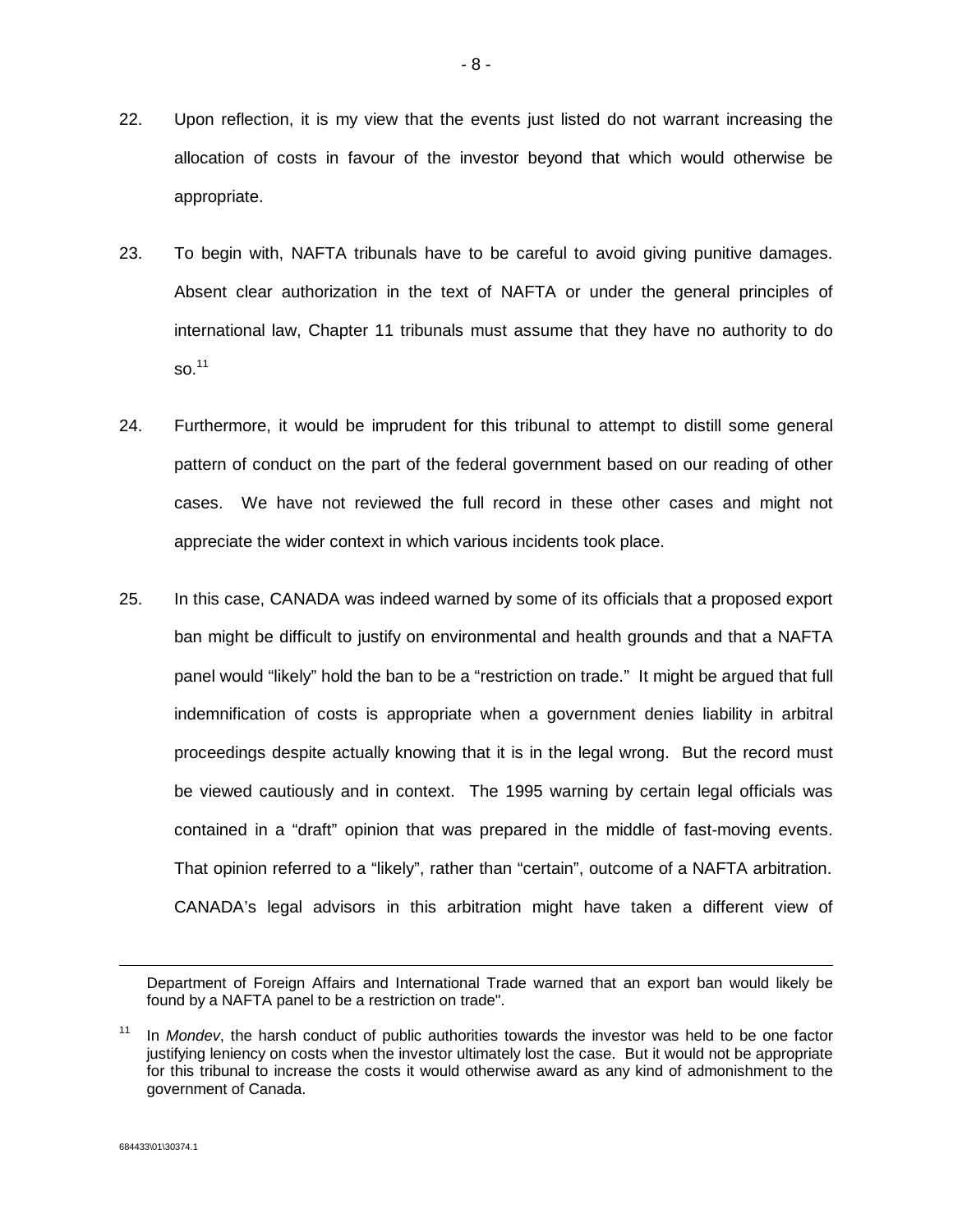CANADA's legal prospects after the events had fully unfolded and there was time to consider carefully the whole range of arguments that CANADA might present.

- 26. CANADA argues that with respect to liability and damages, Myers has respectively achieved only "partial success" and a "small fraction" of what it sought.<sup>12</sup> The investor SDMI argued that CANADA's actions breached four provisions of NAFTA, but the tribunal found that only two were breached. SDMI sought a very large amount at the damage stage – but emerged with a comparatively modest award of about \$8 million, including interest.
- 27. SDMI responds that it established liability for breach of NAFTA and it won a substantial award. It contends that quite simply, SDMI is the successful party in these proceedings.
- 28. The degree of success is important in considering the allocating of costs. A tribunal must take into account whether proceedings were necessitated or complicated because a party advanced a position that was ultimately rejected.
- 29. In my view, the investor was essentially successful at the liability phrase. Its presentation of the facts was basically accepted by the tribunal. Applying the law to the facts, SDMI claimed that four provisions of NAFTA were breached. The tribunal agreed that the breach was in respect of two provisions. The case was not complicated or protracted to any great extent by the need to deal with the two other provisions.
- 30. SDMI was, however, only partially successful at the damages phase. The investor sought far more in the way of damages than it obtained. It claimed about \$53 million U.S. (including interest) in its reply memorial just prior to the damages hearing. It had

 $12$  CANADA, memorial on costs, paragraph 73.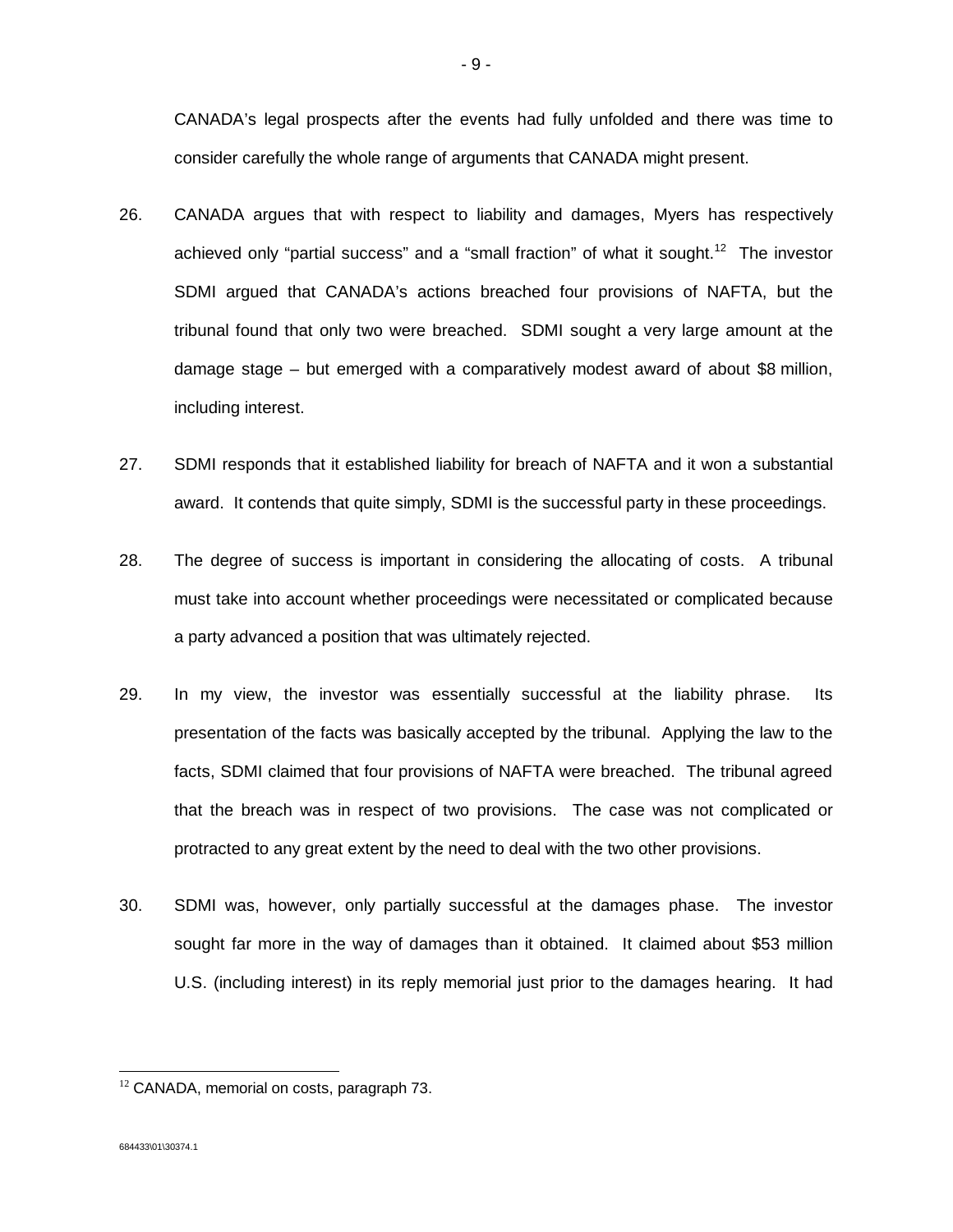claimed an even higher figure in its initial memorial on compensation, but scaled back its claimed in light of CANADA's response.

- 31. CANADA itself, however, also adopted an ambitious position on damages. In its memorial on damages, CANADA's principal position was that the tribunal should render an award "dismissing SDMI's claim for damages in its entirety for failing to establish quantum of loss."<sup>13</sup> Its next fallback position was that the investor suffered a "delay on return" of its investment and that compensation in this regard of \$248,000 was "likely too high."<sup>14</sup>
- 32. CANADA states that the investor never made a settlement offer that was as low as the award of about \$8 million (including interest) that SDMI eventually obtained.<sup>15</sup> But CANADA does not suggest that CANADA itself ever offered a settlement as high as \$8 million.
- 33. It seems possible that a more modest claim for damages by the investor might have led to a settlement and spared CANADA the costs of the damages hearing. But the fact that CANADA proposed a seriously inadequate measure of damages means that CANADA too can fairly be assigned some of the responsibility for the necessity of proceeding with the damages phase. One possible response would be for this tribunal to simply order that each party bear its own legal representation and assistance costs with respect to

<sup>13</sup> CANADA, Counter-Memorial (damages phase) paragraph 228.

<sup>14</sup> Ibid, paragraph 176.

<sup>&</sup>lt;sup>15</sup> CANADA, Memorial on Costs, paragraph 31: "Generally, domestic court rules governing the treatment of offers to settle deemed settlement offers relevant only if they meet or exceed the amount of the final award. By analogy, any settlement discussions between Canada and the Investor would only be relevant if the damages awarded in the Second Partial Award met or exceeded the amounts proposed in the Investor's offer to settle. There can be no suggestion that this occurred in this case. Hence, the Tribunal should not take any settlement discussions into account when determining apportionment of costs."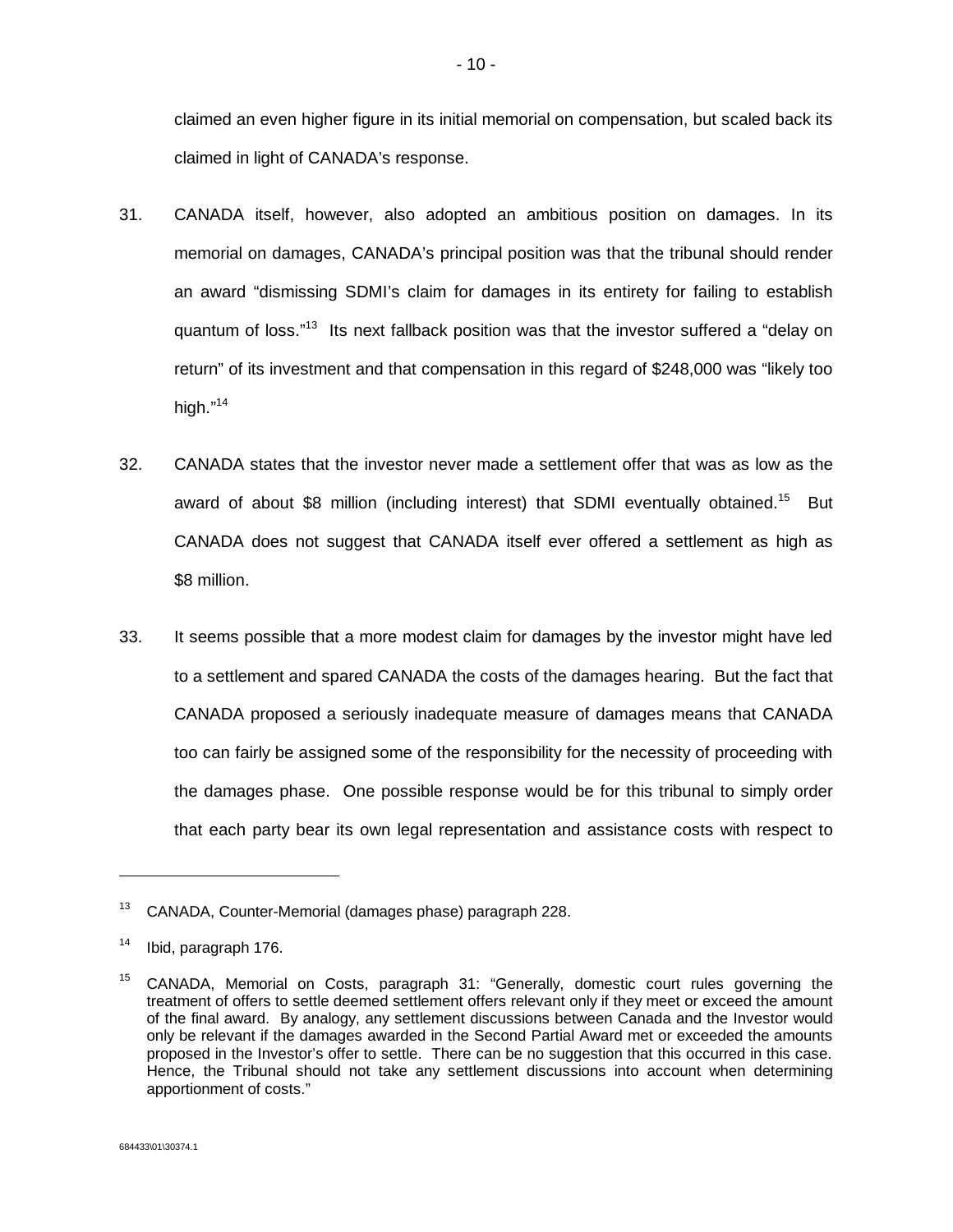the damages phase. I do not propose, however, to take this route. The position of the two parties was not symmetrical. It was CANADA that wronged SDMI. Absent a settlement between the parties, the only way for SDMI to recover a reasonable measure of redress was to proceed with the damages phase of these proceedings.<sup>16</sup>

- 34. CANADA itself has not used the formulation that SDMI "lost" or was the "unsuccessful" party at the damages phase.
- 35. It is true that the tribunal's award was only about a tenth of what SDMI sought. It is also true that the tribunal's award was more than an infinite multiple of CANADA's preferred proposal – which was zero. The tribunal's award was more than twenty times greater than CANADA's primary fallback position. It was more than three times larger than a further fallback position of CANADA: that if loss or profits were used as the basis for compensation, the correct estimate would be a little less than \$2 million, to which simple interest would be applied.

On the other hand, in an article submitted by CANADA itself as part of its book of authorities, Gotanda, supra, observes at p. 24:

 $16$  CANADA's memorial on costs quotes a passage from Craig, Park and Paulsson, "International Chamber of Commercial Arbitration", in which it is noted that in one unpublished award, where the claimant sought hundreds of millions of dollars but obtained a far smaller amount, the tribunal ordered the parties to split the costs of arbitration and bear their own costs of legal representation and assistance. The authors suggest that in other cases of a claimant's reach for damages exceeding its grasp, a tribunal might order the respondent to pay all the arbitration costs, but leave each party to bear its own costs of representation and assistance.

<sup>&</sup>quot;In *SPP Ltd*. v. *Arab Republic of Egypt*, the claimant there sought \$42.5 million in damages, but the tribunal awarded it \$12.5 million. Although the tribunal recognized that the sum awarded was "significantly less than what was requested" it determined that "the right course to follow" was to award the claimant 80% of its arbitration and legal costs.

As noted earlier, the precedents might not be consistent. It is risky to compare and contrast them without having access to, and reviewing, the actual text of some of the awards referred to in the textbooks. It must be kept in mind as well that they were conducted under different rules and outside of the overarching context of NAFTA.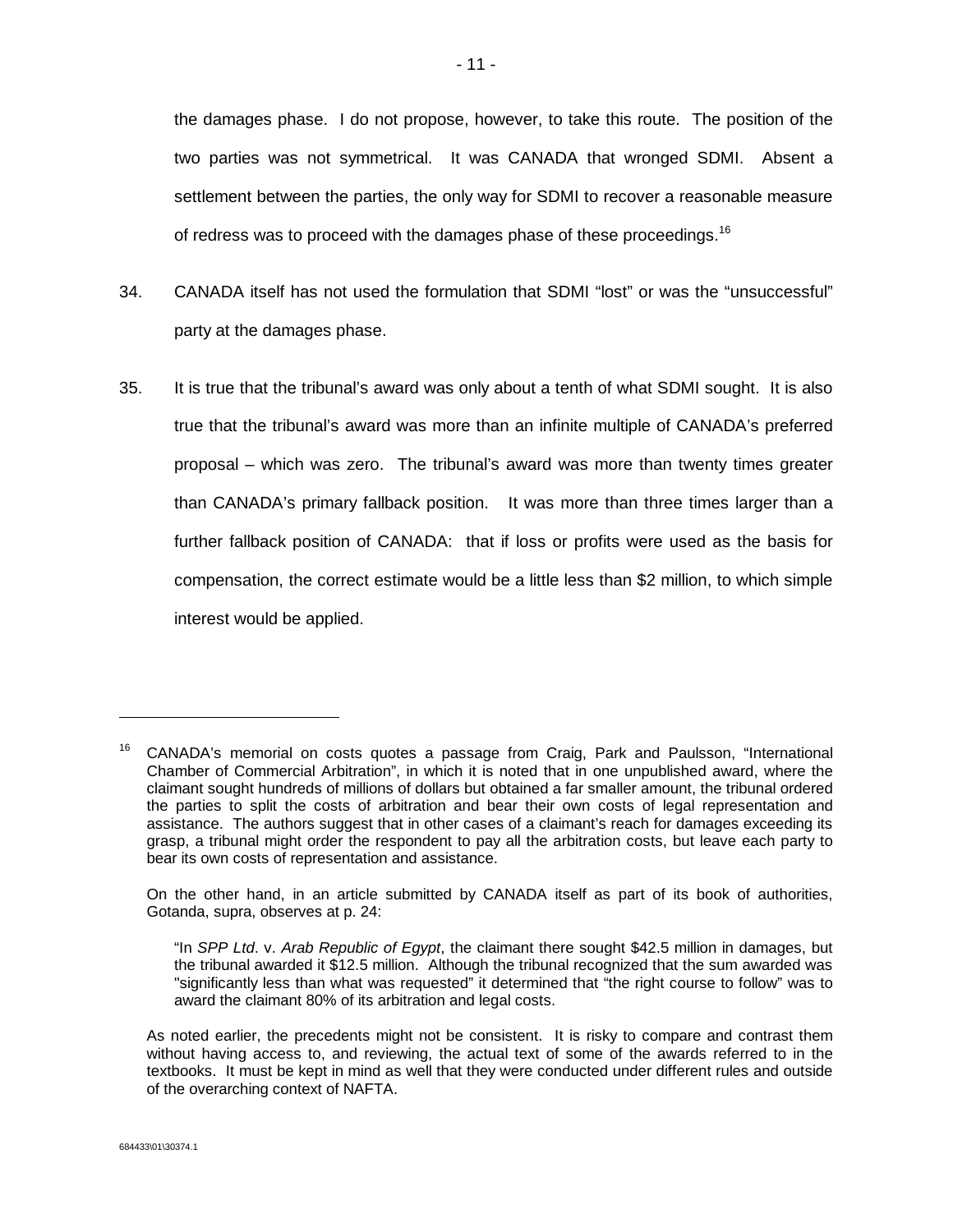- 36. The figure awarded by this tribunal was indeed much closer on a number line to CANADA's proposal than to SDMI's. There was a juridical floor to what CANADA could propose – zero – and that is precisely what CANADA chose. SDMI's theoretical ceiling was actually higher than what it actually proposed; among other things, SDMI based its estimate on a success rate of 50% on turning quotes on contracts, even though a higher rate was theoretically possible.
- 37. The tribunal in this case arrived at its own collective estimate on a difficult question: what would have happened if the border had stayed open? I joined in that judgment and abide by it. It does not follow that it is unreasonable for SDMI to have proposed a much more profitable scenario. The company had a demonstrated history in the United States of seizing opportunities and generating tens of millions of dollars in profits in just a few years.<sup>17</sup>
- 38. In the end, while SDMI achieved a far smaller award then it sought, it still obtained a very substantial award in its favour. It was \$8 million more than what SDMI would have achieved if it had not pursued this arbitration to completion. It was \$8 million more than CANADA proposed.
- 39. It can be eminently reasonable for a party to protect its interests by retaining the best legal counsel and experts and directing them to prepare their case with the utmost thoroughness. But it can, in some circumstances, be harsh to require the losing party to pay for all of the premium services retained by the winning party. The losing party might already have to pay a substantial damage award and the costs of its own legal representation and assistance. It seems appropriate to make an award of legal representation and assistance costs that takes into account the following consideration.

 $17$  Damages award in this case, paragraph 179.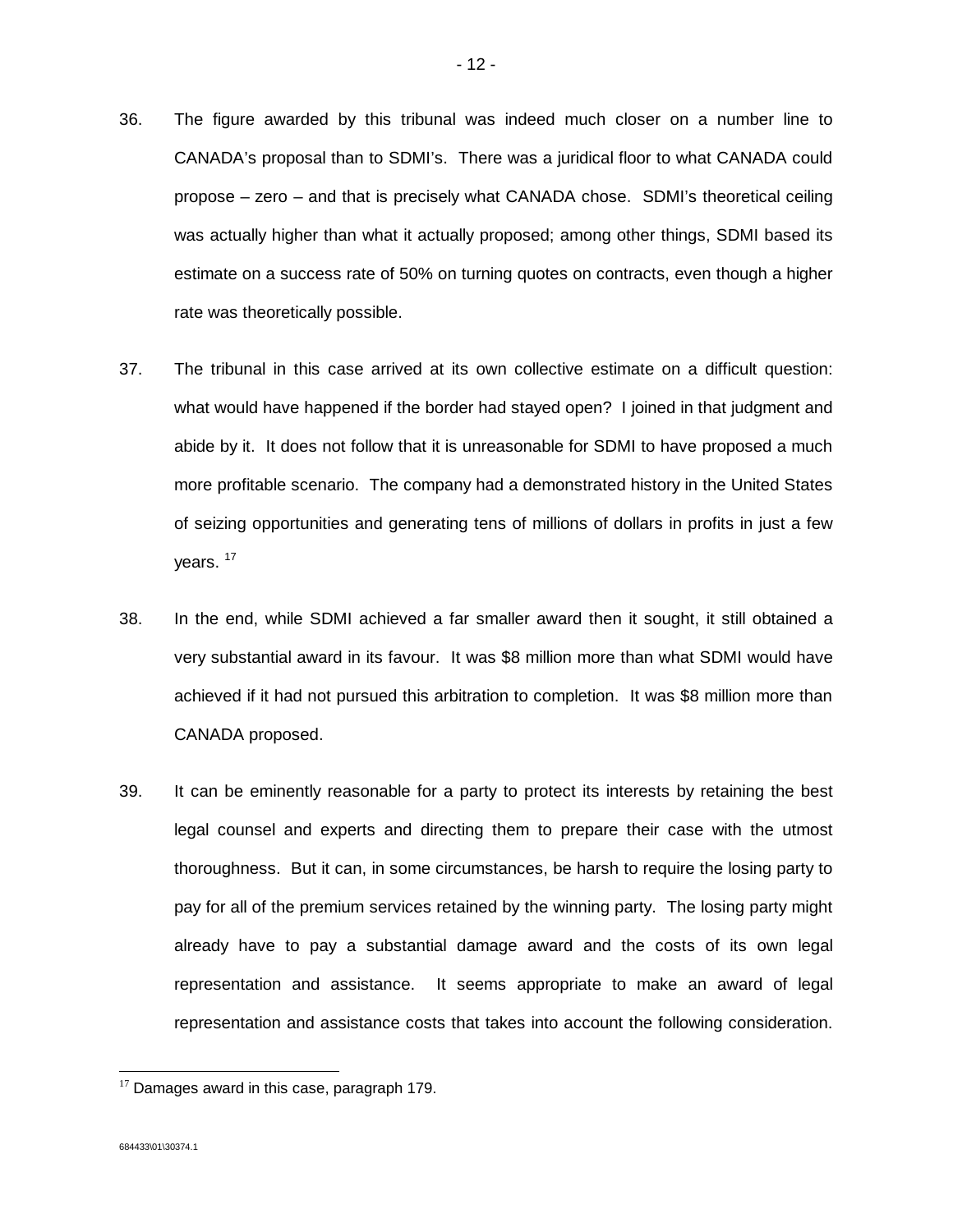What expense would have been incurred had the successful party purchased legal and expert services in a quantity, of a quality and for a price associated with a merely competent and serviceable exercise in advocacy, rather than a premium one? Answering this question can help to provide a more objective and predictable basis for recovery by the successful party.

- 40. The time and money spent by CANADA on its defence is some indication of whether SDMI's representation costs are close to the premium version of advocacy or close to the competent-and-serviceable middle. In fact, the government of Canada's lawyers devoted almost the same amount of time - 7220.6 hours - as did the investor's lawyers (over 7500 hours). It might be that the thoroughness and presentational elegance of the investor's submissions to some extent required CANADA to ratchet up its own efforts. But at least a large part of the explanation for the massive effort by the lawyers and accountants for CANADA lies in the intrinsic complexity and difficulty of the issues themselves.<sup>18</sup>
- 41. Appleton and Associates, the lead counsel for the investor, charged approximately \$2 million for those 7500 hours of work. The firm wrote off approximately \$800,000 that they would have ordinarily charged based on hourly fees.<sup>19</sup> Appleton and Associates effectively billed at a rate of about \$270/hour. To be clear, this is in Canadian dollars. These figures suggest that the rates charged in the end by Appleton and Associates, for which the investor is now seeking reimbursement, were well within the going range in

l

The memorial on costs filed by CANADA states, at paragraph 35, "The number of hours expended by counsel - particularly during the Damages Phase - reflects the intensity of effort required by Canada's counsel to address the case presented by the Investor and the numerous complex and novel issues raised by the claim."

 $19$  SDMI submission on costs, paragraphs 40 and 41.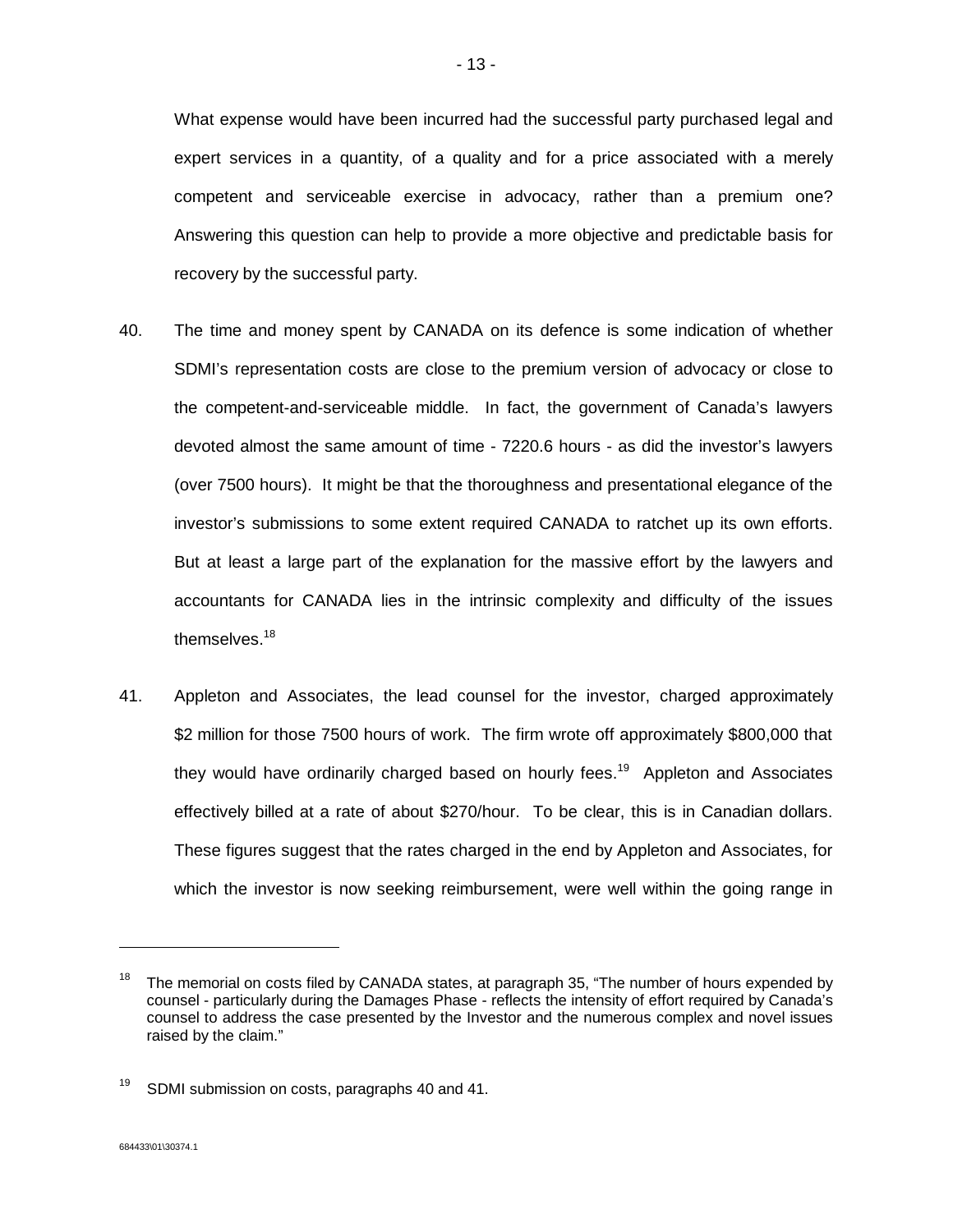Toronto (where the arbitration was held) for services by a top-notch firm in an area of law involving commerce. $20$ 

- 42. Each side has charged the other with contributing unnecessarily to the costs of the overall process here.
- 43. SDMI contends that CANADA on a number of occasions resisted and stalled on the production of documents. It further points out that CANADA adopted other positions that added to the length of these proceedings - such as seeking unsuccessfully a stay of these proceedings while CANADA proceeded with an application in the courts to set aside this tribunal's award on liability.
- 44. With respect to various unsuccessful procedural maneuvers on the part of CANADA, no finding of bad faith on the part of CANADA is warranted here. It has not been shown that CANADA was aiming to wear down its adversary or striving for cynical purposes to withhold damaging evidence. CANADA was, as far as I can tell, attempting to protect or establish certain rights that it believed it should enjoy under Canadian or international

l

<sup>&</sup>lt;sup>20</sup> CANADA suggests (Memorial on Costs, footnote 37) that under the "Ontario rules" - the status of which are not explained - a lawyer with less than ten years of experience might charge in the range of \$225 - \$300 per hour and one with over 10 years might charge in the range of \$300 - \$400 per hour. Mr. Appleton was called to the bar of New York in 1991, the Bar of Ontario in 1992 and the Washington D.C. Bar in 1998. A number of the lawyers working with Mr. Appleton did have fewer than ten years at the bar. CANADA's argument that the hourly rates were high by Ontario standards however, does not appear to take into account the write-off by Appleton & Associates, which was about 30% of the fees that would ordinarily be charged. The rate that an Ontario lawyer would reasonably charge, moreover, could reasonably take into account ability and specialized expertise as well as years at the bar. Mr. Appleton is the author of a well-respected book on NAFTA law, and Appleton and Associates have served as counsel for investors in a number of other Chapter 11 cases. Furthermore, legal rates typically charged at the site of the arbitration would not necessarily be the only reasonable basis for gauging billing rates. Mr. Appleton is a member of the bar in two U.S. jurisdictions and was retained by a U.S. client. The firm's agreement to write-off some of its fees were in fact made under the rules of the New York State Bar. His personal rate (as opposed to the average rate of Appleton and Associates), taking into account the write-off, was about U.S. \$300/hour (or about Cdn \$465). The investor's memorial on costs states, at paragraph 40, that "the hourly billing rate charged by the Investor are within the standard range for American corporate law firms." It appears that this statement is in relation to the hourly rate even before the write-off. CANADA has offered no evidence to suggest that Appleton and Associates' rates, even prior to the write-off, were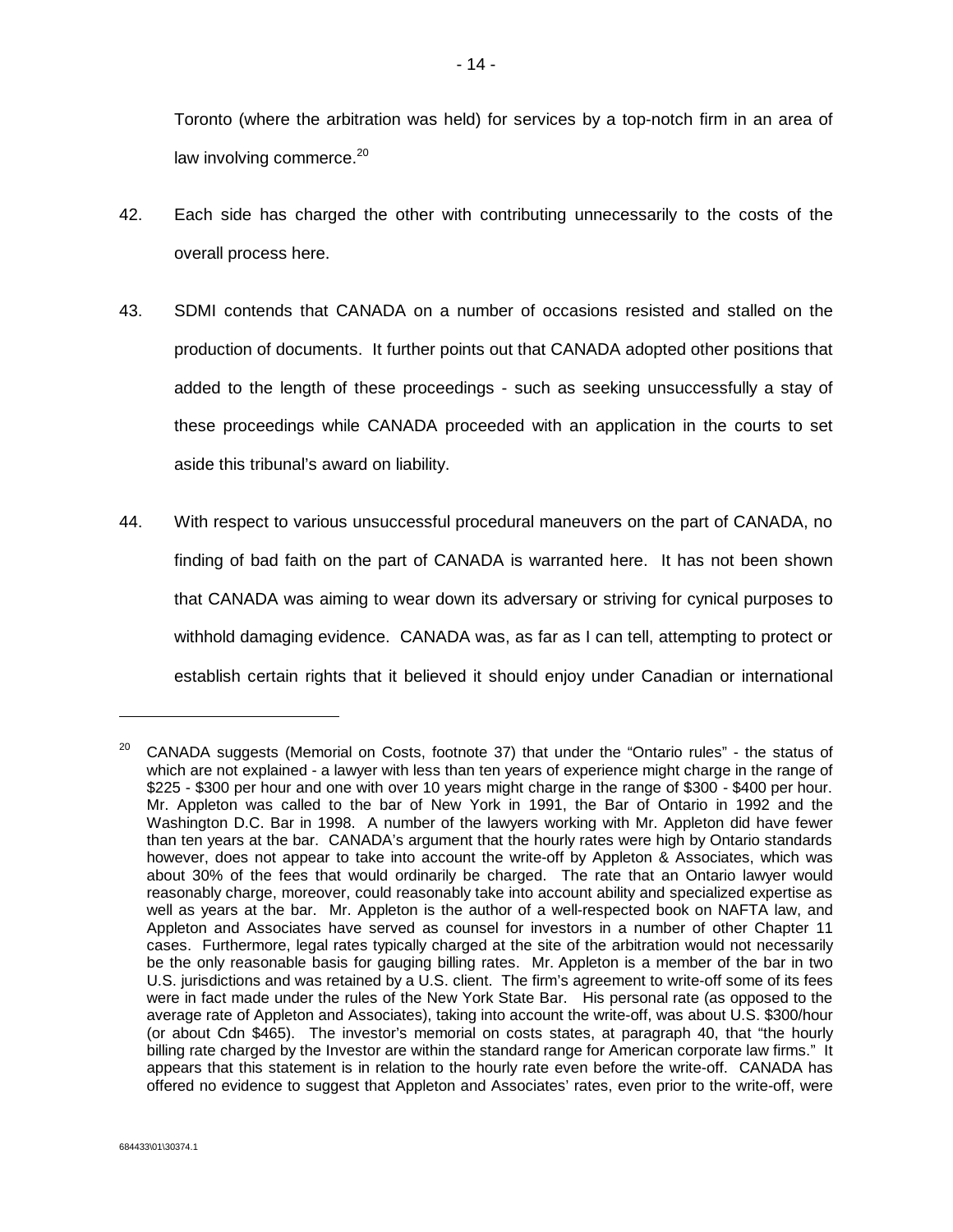law. With respect to the overall cost to SDMI of these proceedings as a whole, it is reasonable that CANADA pay a certain percentage. The latter should not be increased, however, because CANADA resisted the disclosure of information at some stages or sought a stay of proceedings.

- 45. CANADA has reminded this tribunal that SDMI produced, very late in the proceedings, an electronically stored database concerning customer contracts. It appears that various officials within SDMI were either unaware of the existence of the electronic database or did not realize until late in the day that it had to be produced to the government of Canada. Bad faith cannot plausibly be ascribed to the investor in this regard. The data actually tended to support the investor's case. The mistake that SDMI made about the electronic data base did delay the holding of the damages hearings by several weeks, and that can fairly be taken into account.
- 46. CANADA also complains that SDMI varied the quantum of its damages claim at various stages in the proceedings.
- 47. It could not reasonably be expected that the investor would proceed to obtain an exhaustive report on damages at the very outset of these proceedings. A prudent investor would wait until liability was established at the first phase of these hearings, and the tribunal gave some direction on the principles to be used in assessing compensation.
- 48. The task of fully estimating damages in this case was inherently complex; it involved applying a series of professional judgment and analysis to a large mass of information. The SDMI accounting experts were highly skilled, but could not reasonably be expected to consider every valid point that their equally capable counterparts might raise after examining their analysis. It is to the credit of the SDMI accounting team that it was

in any way out of line with U.S. standards.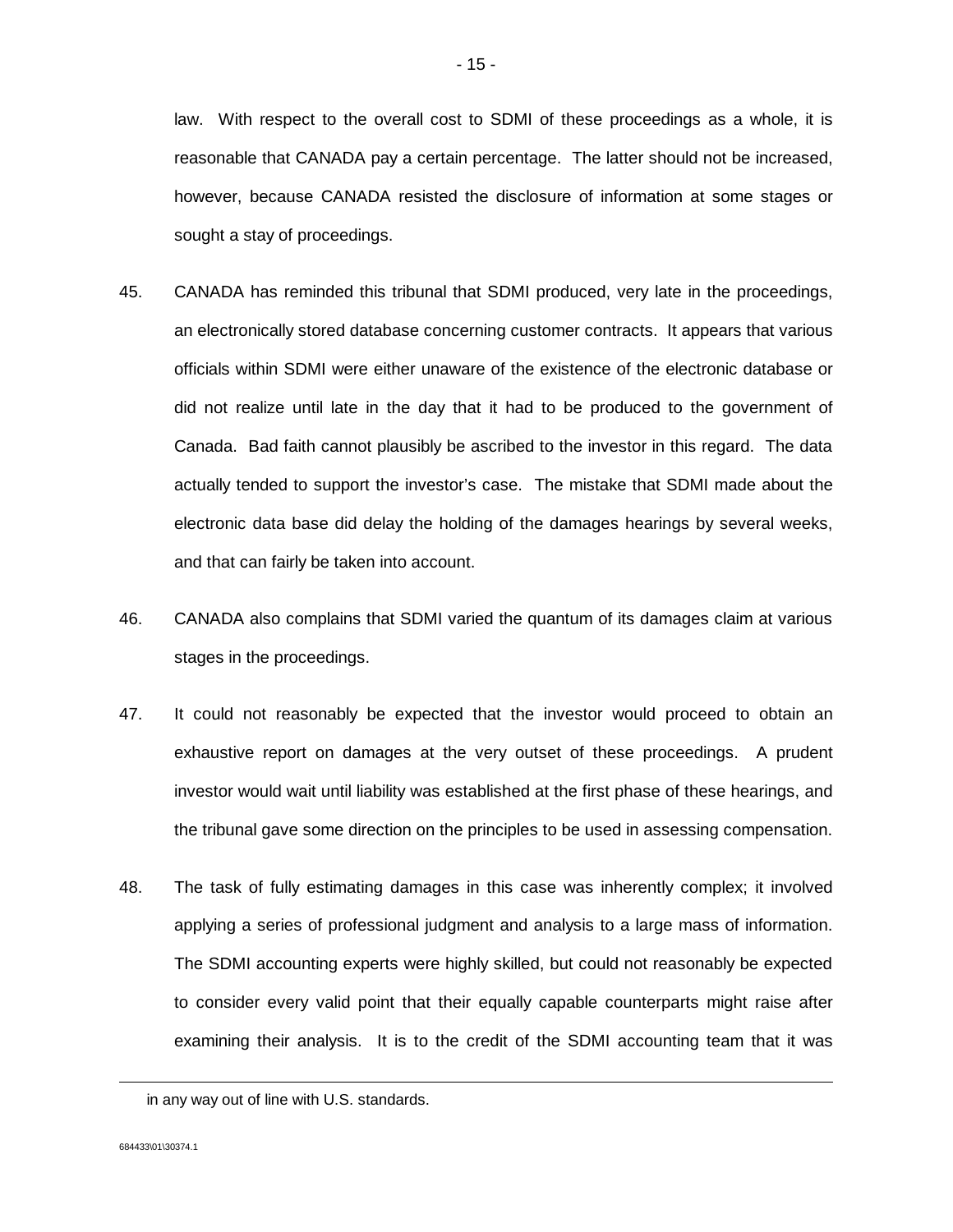ready and willing to revise their analysis downward in some respects in light of some legitimate points raised by their counterparts.

- 49. CANADA knew throughout that it was faced with a very large damage claim. The basic approach adopted by SDMI with respect to estimated damages was constant: take a population of documented customer quotes and project how many would have been turned into contracts and at what profit. Some details, evidence and the bottom line did change through time, and I have no doubt that CANADA's team at times found these changes to be frustrating and a source of some additional labour. But I am not convinced that these adjustments added in any drastic way to the overall complexity or length of these proceedings.
- 50. I would begin the specific calculation of legal representation costs by first taking into account the limited success of the investor at the damages' phase. In light of that, I would begin by reducing by 25% the legal representation and assistance costs claimed by the investor.
- 51. I would then take that remaining 75% and cut it approximately 50% further.
- 52. The further discount of 50% reflects these considerations:
	- the principle that full indemnification for even a fully successful party may not be appropriate, inasmuch as arbitral practices with respect to costs should promote settlements;
	- the principle that tribunals should avoid visiting unduly harsh consequences for parties who are eventually held to be unsuccessful, but could not know for sure how a tribunal would rule on contested legal arguments and evidence;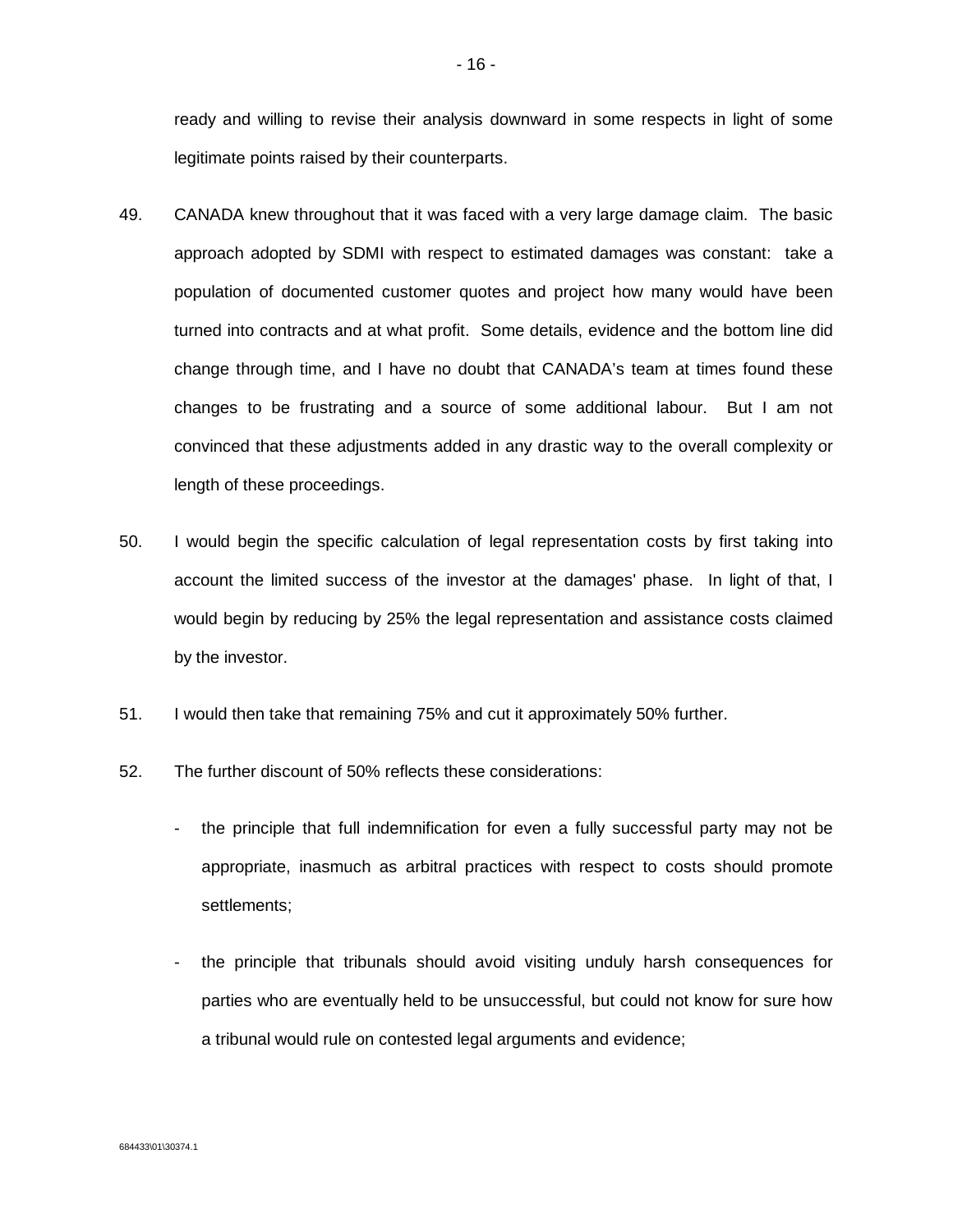- the principle that legal representation and assistance costs should be geared to the standard of what reasonably competent-and-serviceable, rather than premium, advocacy would cost. The 50% discount is intended to give the benefit of the doubt to the respondent, CANADA, and should fully encompass any possibility that the investor could have submitted a reasonable case using fewer resources;
- some limited adjustments should be made to take into account the fact that SDMI was responsible for several avoidable complications and delays, including that connected with the late production of the electronic data base on customers;
- in the absence of a clear and consistent body of precedent in the area of costs connected with arbitral proceeding, this tribunal can reasonably be conservative in fixing the amount of the investor's cost that CANADA must reimburse.
- 53. With respect to arbitration costs, as opposed to legal representation and assistance costs, I would adopt an approach that is similar but not identical.
- 54. In view of the mixed success of the investor at the damages phase, I would begin again by discounting by about 25% the amount of tribunal costs that must be reimbursed by CANADA.
- 55. I would not, however, order a further discount of 50% in the same way as I did with the costs of legal representation and assistance.
- 56. First of all, the concern about visiting unduly harsh consequences on the unsuccessful party are not as substantial when it comes to tribunal costs. The latter can be large, but they will still tend to be less than the costs of legal representation and assistance. The tribunal in this case had to collectively spend much time and effort to analyze and evaluate thousands of pages of documents and testimony. But the record was the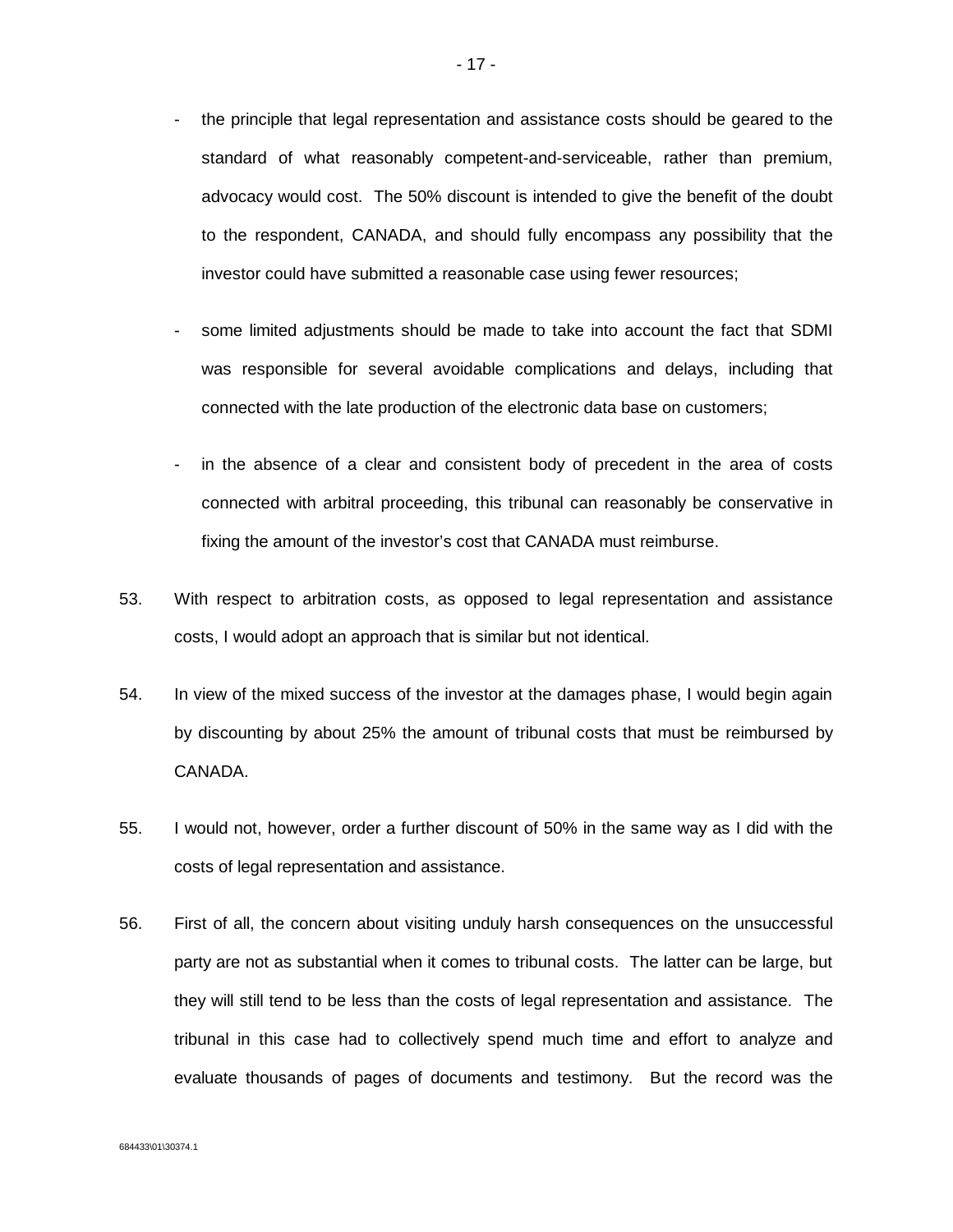edited and distilled results of the over 14,500 hours of wider efforts by the lawyers for the parties.

- 57. Furthermore, when it comes to tribunal costs, there should be somewhat less concern about whether the amount spent is objectively necessary and whether the unsuccessful party could anticipate how much it might have to pay. The UNCITRAL rules establish a presumption that the unsuccessful party will pay them. Tribunal costs are incurred by tribunal members who are supposed to be knowledgeable and dispassionate in discharging their duties. When it comes to legal representation and assistance costs, by contrast, an unsuccessful party is being asked to pay expenses that were initially incurred at the free discretion of its adversary.
- 58. The overall result is that I would award the investor \$500,000 for arbitration costs and \$1.4 million for legal representation and assistance (including the costs of accounting and other non-lawyer experts).
- 59. Interest would run on this proposed award at a rate of the Canadian prime rate plus 1%, compounded from the date of the award.
- 60. Let me try to put into perspective the figures I have proposed for legal representation and assistance. The \$1.4 million I propose can be viewed as covering about \$500,000 out of over \$1.3 million on non-legal experts and on the disbursements of the lawyers, and about \$900,000 out of over \$2.3 million in actual legal fees.
- 61. The investor might indeed view the figure I propose as markedly low. It leaves the investor to absorb over two and half million dollars in overall litigation-related costs that it sustained in the course of obtaining redress for an international wrong inflicted over seven years ago.